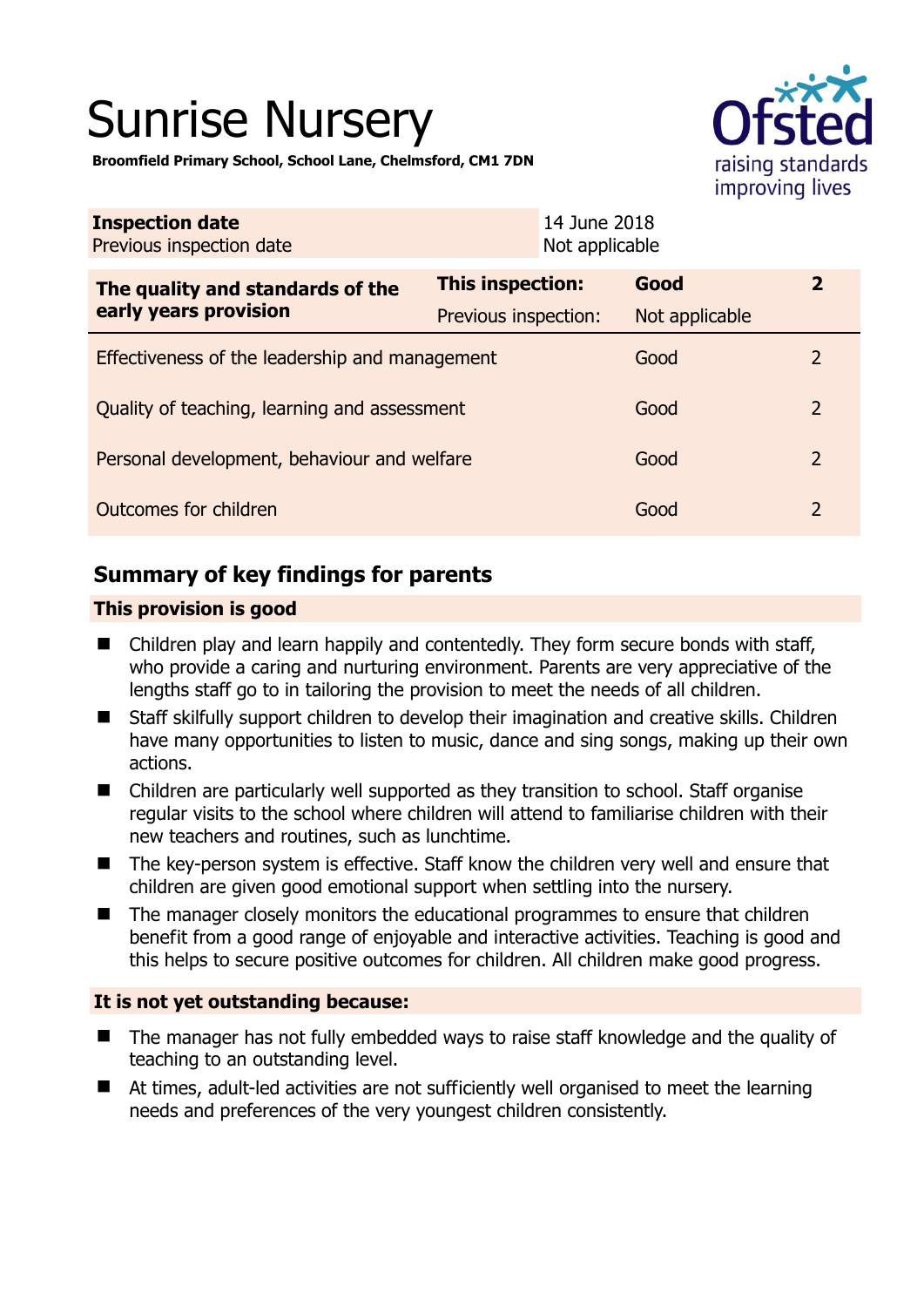## **What the setting needs to do to improve further**

#### **To further improve the quality of the early years provision the provider should:**

- $\blacksquare$  strengthen professional development opportunities to help raise the quality of staff practice to the highest level
- sharpen the planning of adult-led activities to take even more account of the needs of the youngest children.

#### **Inspection activities**

- The inspector observed the quality of teaching during activities indoors and outdoors, and assessed the impact this has on children's learning.
- The inspector held a meeting with the nursery manager. She looked at relevant documentation and evidence of the suitability of staff working in the nursery.
- The inspector took account of the views of parents through discussion and reading the written feedback provided.
- The inspector spoke with staff and children during the inspection.
- The inspector completed a joint observation with the nursery manager.

#### **Inspector**

Jemma Hudson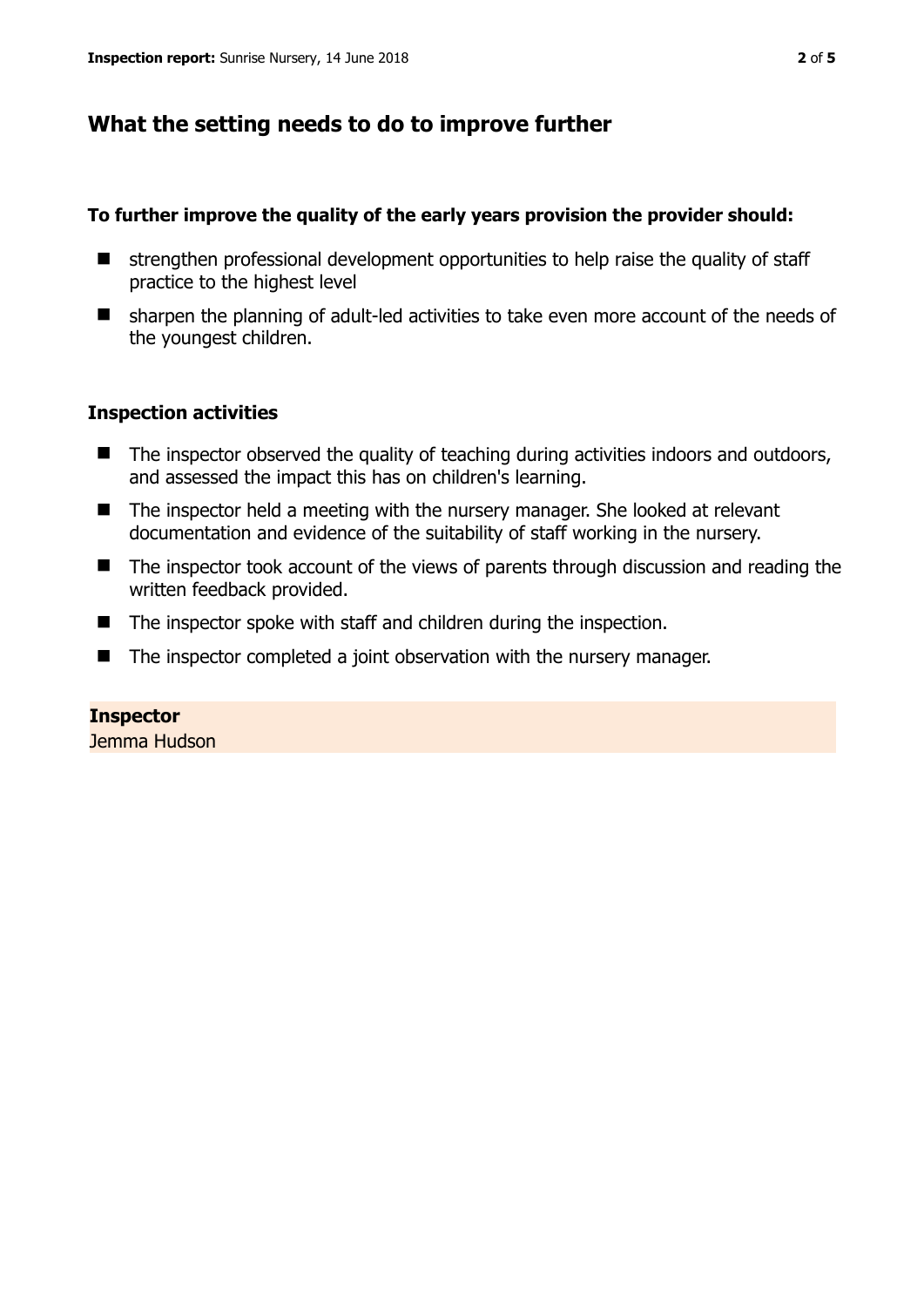## **Inspection findings**

#### **Effectiveness of the leadership and management is good**

The arrangements for safeguarding are effective. Staff understand the procedures they must follow if they have concerns about a child's welfare. Staff receive regular training to ensure their knowledge of procedures is in line with current legislation. They are fully aware of their responsibilities. The manager monitors the progress of the groups of children and supports staff to close gaps in learning. Self-evaluation is effective. The management team uses action plans to prioritise areas for improvement. Effective partnerships with parents and other professionals help to provide a consistent approach to children's care and learning.

## **Quality of teaching, learning and assessment is good**

Staff complete regular observations of children as they play, to identify their stage of development. They plan a wide range of imaginative learning experiences, which engages children in learning and supports them as they acquire new skills. Staff get down to the children's level and interact purposefully as they play alongside each other. They engage children in meaningful conversations and skilfully ask questions to build on what they already know. This supports children's communication skills. Children develop their mathematical understanding effectively. For example, they practise counting and recognising numbers during their play. Older children are developing a love of books. They enjoy listening to stories during group times. Staff provide visual aids, such as puppets, to support children's understanding of the story and children relish the opportunity to talk about what is happening on each page.

#### **Personal development, behaviour and welfare are good**

Staff are friendly, kind and caring. They support children to feel safe and secure. For example, children new to the nursery receive comfort and reassurance and, as a result, form good attachments with their key person. Staff manage behaviour well. They gently remind the children of the boundaries and praise children for their achievements. As a result, behaviour is good. Children have access to a well-resourced outdoor play area where they enjoy fresh air and regular exercise.

#### **Outcomes for children are good**

All children make good progress in their learning and development. Children are confident communicators who exhibit high levels of independence. They are active learners, form close friendships with their peers and consider the needs of others. They are well prepared for future learning in school and beyond.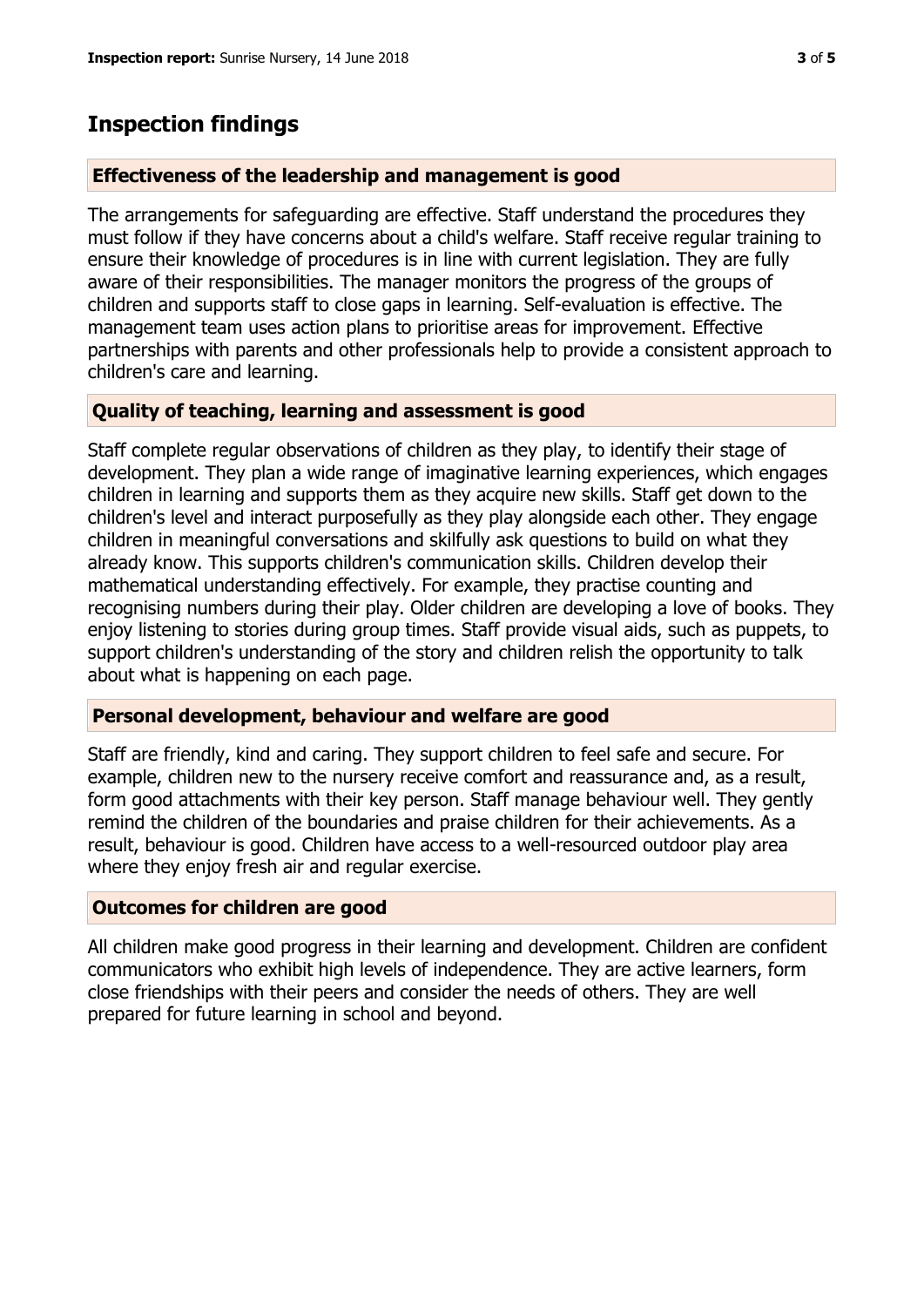## **Setting details**

| Unique reference number                             | EY501508                       |
|-----------------------------------------------------|--------------------------------|
| <b>Local authority</b>                              | <b>Essex</b>                   |
| <b>Inspection number</b>                            | 1053753                        |
| <b>Type of provision</b>                            | Full-time provision            |
| Day care type                                       | Childcare - Non-Domestic       |
| <b>Registers</b>                                    | Early Years Register           |
| <b>Age range of children</b>                        | $2 - 4$                        |
| <b>Total number of places</b>                       | 28                             |
| <b>Number of children on roll</b>                   | 60                             |
| <b>Name of registered person</b>                    | <b>Sunrise Nursery Limited</b> |
| <b>Registered person unique</b><br>reference number | RP906009                       |
| Date of previous inspection                         | Not applicable                 |
| <b>Telephone number</b>                             | 01245 444909                   |

Sunrise Nursery re-registered in 2016. The nursery employs five members of childcare staff. Of whom, three hold appropriate early years qualifications at level 3 or above. The nursery opens from Monday to Friday during school term time. Sessions are from 8.30am until 3.30pm. The nursery provides funded early education for two-, three- and four-yearold children.

This inspection was carried out by Ofsted under sections 49 and 50 of the Childcare Act 2006 on the quality and standards of provision that is registered on the Early Years Register. The registered person must ensure that this provision complies with the statutory framework for children's learning, development and care, known as the early years foundation stage.

Any complaints about the inspection or the report should be made following the procedures set out in the guidance 'Complaints procedure: raising concerns and making complaints about Ofsted', which is available from Ofsted's website: www.gov.uk/government/organisations/ofsted. If you would like Ofsted to send you a copy of the guidance, please telephone 0300 123 4234, or email enquiries@ofsted.gov.uk.